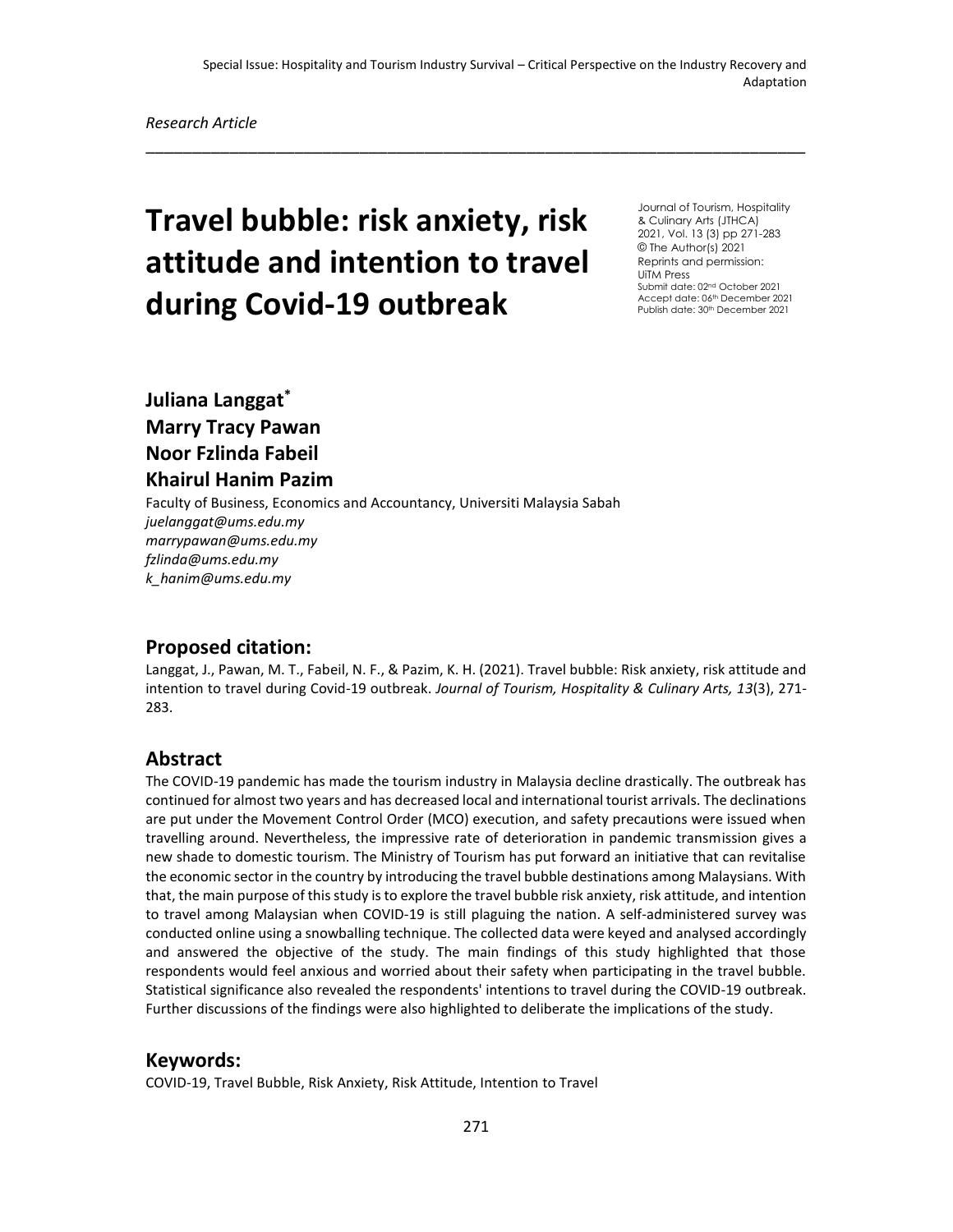## **1 Introduction**

The world tourism industry has been severely affected since the COVID-19 pandemic (UWTO, 2020). To date, almost all the tourism and hospitality sectors had a difficult time, including Malaysia. Hence, to revive the country tourism and hospitality sectors, the Malaysian government started to take the initiative to introduce Travel Bubble destinations after the Movement Control Order (MCO) was lifted, and there was a reduction in daily cases of infection (New Straits Times, 2021). Travel bubble is known as "*Travel Bridges*" or "*Corona Corridors*". This initiative was first introduced by Estonia, Latvia and Lithuania, where the citizens from these countries were allowed to enter the borders without any quarantine restrictions (Reuters, 2020). Many countries have started to embark and introduce travel bubble destinations to their citizens to stimulate the national economy during the current pandemic situation (Leung, 2020; Locker, 2020). It can be seen as a recovery plan to revitalise the tourism and hospitality sectors.

World Health Organisation (WHO) has identified some safe countries to start with travel bubble destinations, for example, Brunei, Singapore and Thailand or ASEAN countries and the Asia Pacific countries such as Japan, South Korea, Australia and New Zealand. Indonesia has given Malaysia the green light over a Reciprocal Green Lane/Travel Corridor Arrangement (RGL/TCA) travel bubble between both nations. This approval could be one opportunity to boost both nations economics after a series of lockdowns in the countries (MOTAC, 2021).

The current COVID-19 outbreak that was identified can have psychological and physiological effects on an individual. It will lead to worse outcomes such as anxiety when rumours or fake news spread in society. Past studies revealed that anxiety is an incurable sickness and will cause a determinant behaviour (Taylor, 2019). A study conducted has identified anxiety as a mental state of tension and worry about what will happen in the future (Banerjee, 2020). It is a signal to avoid taking risks (Smith, Ebert & Broman, 2016). People will get anxious about the pandemic situation and tend to take precautious actions by taking care of their hygiene, such as using hand sanitiser, social distancing and get vaccinated (Taylor, 2019). According to Asmundson and Taylor (2019), when anxiety occurs, people will overstock their food and daily supplies, conduct unnecessary medical check-ups, and misinterpret their minor symptoms as signs of severe disease. The pandemic causes chaos in people daily life by scaring them. It is crucial to understand to what extent this COVID-19 outbreak affects people mental health (Ahorsu et al., 2020; Gnoth et al., 2000). Therefore, the main purpose of this study is to explore the travel bubble risk anxiety, risk attitude, and intention to travel amongst Malaysians.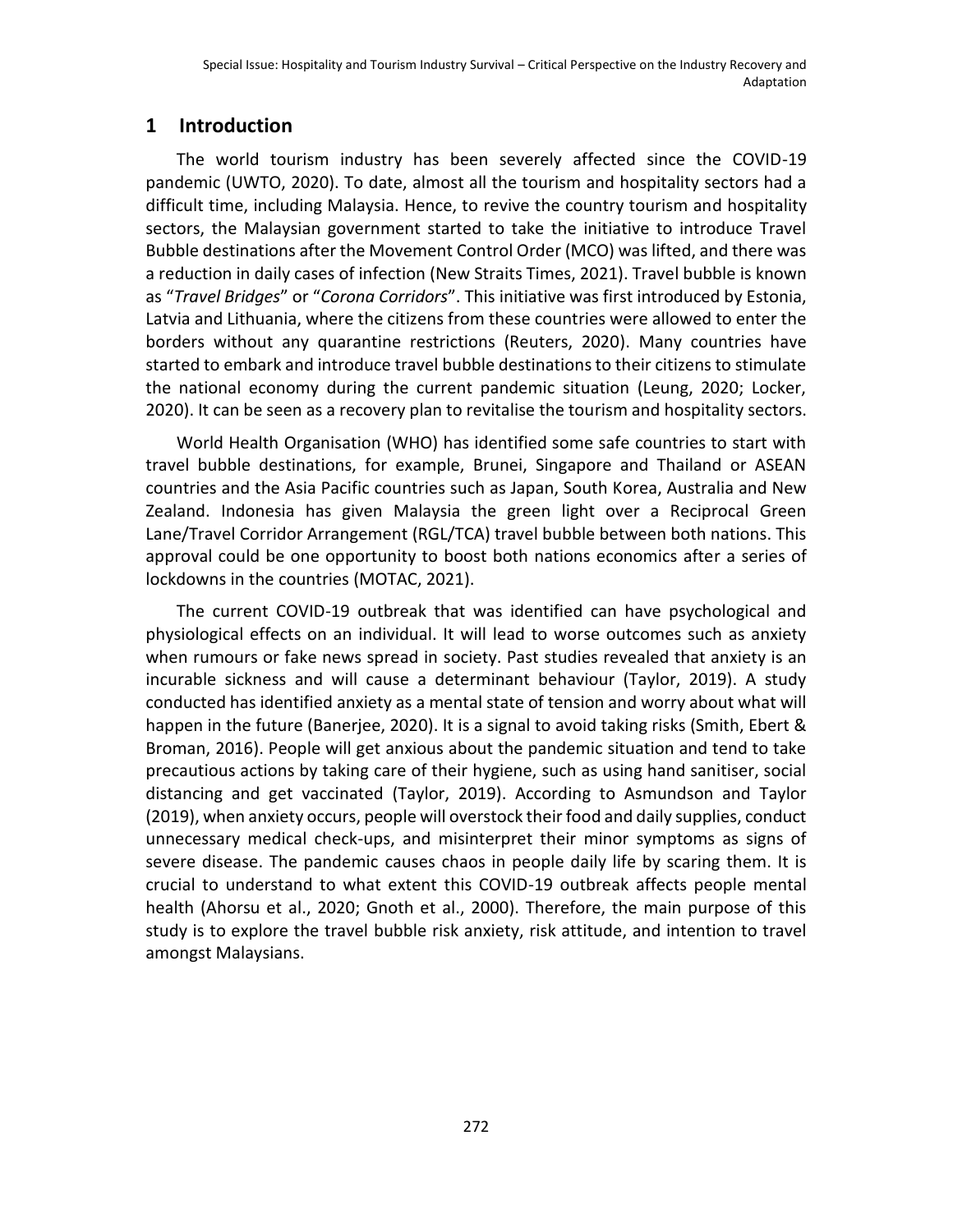## **2 Literature Review**

#### **2.1 Tourist Behaviour**

Tourist behaviour should be the main focus of the tourism and hospitality sector to operate successfully. These industries need to know about the tourist choices in a destination, evaluate the destination and understand the intention of future tourist behaviour (Zhang et al., 2014). Mathieson and Wall (1982) posited there are five phases of tourist behaviour: 1) identify the importance of tourism; 2) collect tourism information; 3) making a decision; 4) taking a tour; and 5) trip evaluation. Demographic factors such as age, gender, marital status, income, education, lifestyles, personal values, and motivation for tourism have a strong influence in determining tourist destinations. Therefore, research about these characteristics should be conducted to identify if these characteristics would also influence tourists' decision to travel for travel bubble destinations. In addition, the tourist also pays attention to a specific aspect of a tourist destination before they made any decision. The characteristics include tourist attractions, infrastructure, facilities, services and accessibility at the destinations. Situational factors such as weather, cultural heritage, and political stability were also identified to influence tourist behaviour in determining their destination choices (Wu, Zhang & Fujiwara, 2011).

#### **2.2 Travel Anxiety**

Anxiety defined as a fear of negative consequences (Gudykunst & Hammer, 1988). Fear occurs when an individual responds to stress, likely to encounter any risks that will or will not happen (Dowling & Staelin, 1994). As an extended definition by McIntyre and Roggenbuck (1998), anxiety includes being nervous, apprehensive, stressed, vulnerable, uncomfortable, disturbed, scared or panicked. The current COVID-19 pandemic has caused anxiety in an individual. The pandemic, which has lasted for almost two years, caused concern in everyone. Fear has enveloped when the number of cases has reported that lead to fatality. Some are worried and think they have been infected with COVID-19, even though it is just a common sickness. Also, the degree of fear and anxiety increases when there are updated cases about the infections (Ahorsu et al., 2020). Thus, travelling to travel bubble destinations would also cause anxiety to the tourist. They might feel the destination is dangerous and unsafe to visit, especially during outbreaks. The intentions to travel to a destination were influenced by the level of travel anxiety and the perceived level of security (Reisinger & Mavondo, 2015).

#### **2.3 Risk Attitudes**

Risk attitudes are identified as risk-taking behaviour in people under an uncertain or risky situation (Hillson & Murray, 2017). People will tend to act rationally and carefully calculate the potential risks they might encounter (Maser & Weiermair, 1998). Travelling during the COVID-19 outbreaks will put the tourists in extra precaution in determining their destinations. During this pandemic moment, risk perception in a destination allowed the tourist to carefully make any judgment about the travel bubble destinations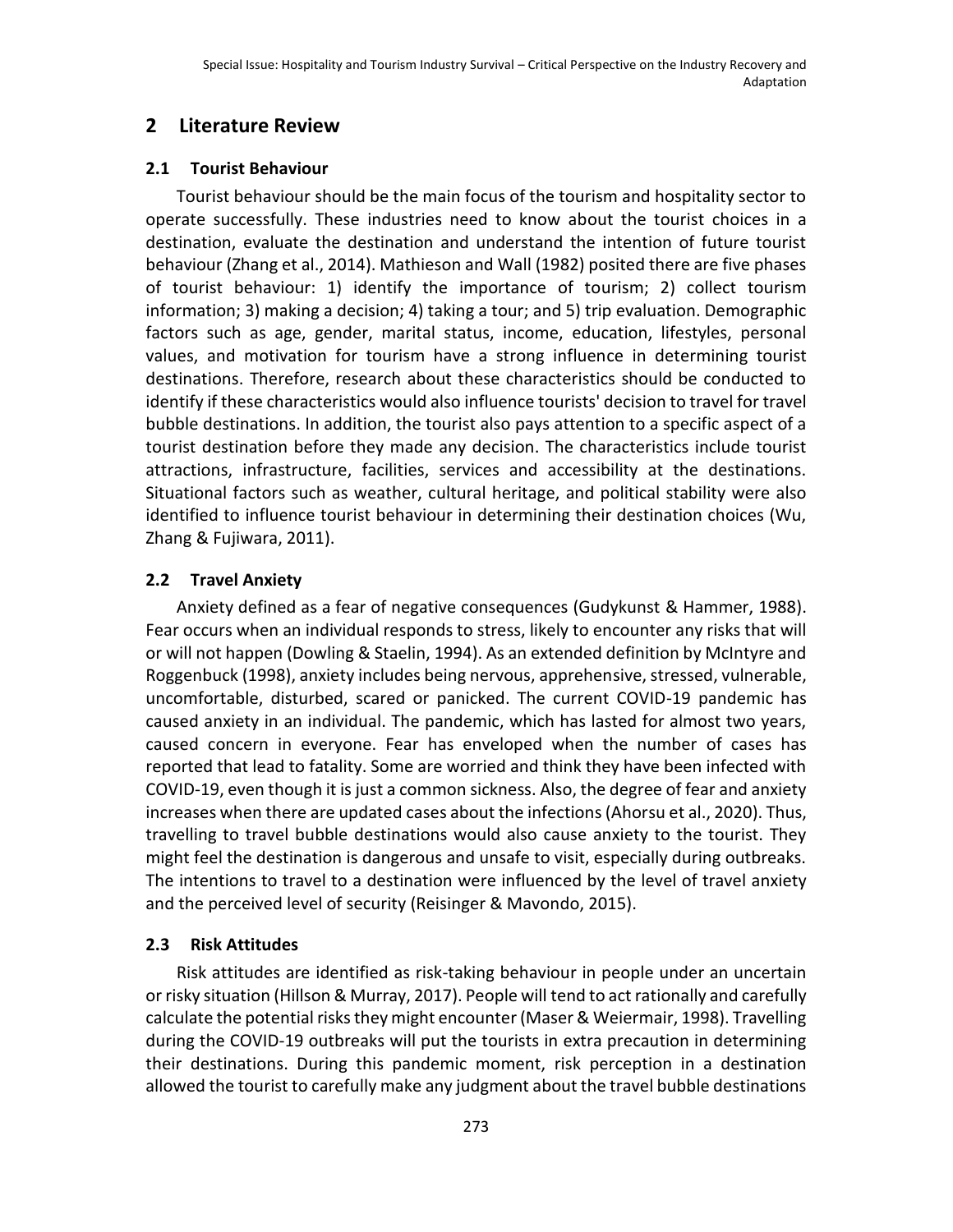(Yavas, 1987). Meanwhile, it is argued that tourists dare to take any risks by considering the benefits and losses that they might receive when visiting an unsafe destination. These tourists consider that they will be safe as long they obey the rules and standard operation procedures (SOPs) (Sarin, 1993).

#### **2.4 Travel Intention**

The desire to taking a trip to a destination is also known as travel intention. People have the desire to travel to their preferred destination. However, the choice of destination depends entirely on the safety of the current situation of a destination. The tourists will be researching the destination before making a decision. The travel bubble initiative is introduced to promote destinations with fewer COVID-19 cases to tourists, but it is still a potential risk. Risk and safety aspects are determined to be the most important than an attractive aspect in a destination. Tourists will choose less risky destinations in their travel (Sonmez & Graefe, 1998; Zhu & Deng, 2020). Destinations that have higher COVID-19 cases will see as unsafe and dangerous destinations to be visited. The destination will create a negative perception from the tourist (George, 2003). The tourist will not be visiting a risky destination because it will create anxiety about the possibility of them might get infected during the trip (Wachyuni & Kusumaningrum, 2020).

## **3 Methodology**

### **3.1 Questionnaire**

The survey instruments used in this study were adopted from Luo and Lam (2020) and consisted of six sections. The respondents' demographics profiles were placed in the first section of the questionnaire. The respondents' travel preferences were asked in the second section. Furthermore, section three to section six of the questionnaire asked the respondents' agreement on travel behaviour, travel anxiety, risk attitude and travel intention for travel bubble. These constructs were measured using a five-point Likert scale ranging from *1 = strongly disagree to 5 = strongly agree*. The gathered data were analysed with descriptive and ANOVA tests to reveal the findings.

### **3.2 Data Collection and Sample Characteristics**

A quantitative approach was employed in this study. A survey questionnaire was formulated in a Google form and distributed using snowballing technique among the respondents. Apart from reaching great numbers, online data collection was more convenient and safer, especially during the current pandemic status in Malaysia (Han and Kim, 2009; Kim and Canter, 2010). The summary of the sample characteristics is presented in Table 1.

Table 1: Demographic Profiles of Survey Respondents (*N = 173*)

| <b>D</b> – – – – –<br>ىرر<br>---- | (% )<br>ao A |
|-----------------------------------|--------------|
|-----------------------------------|--------------|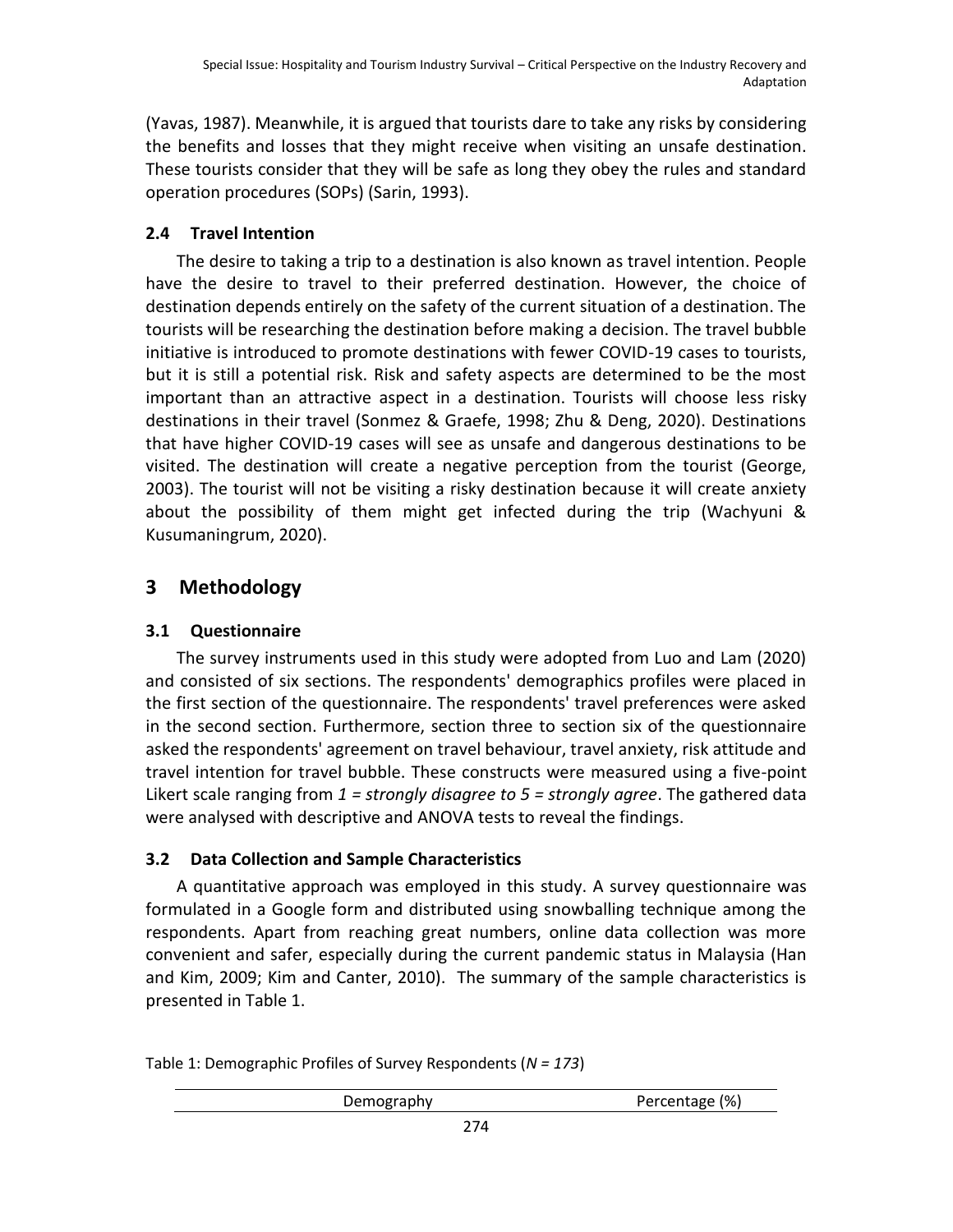Special Issue: Hospitality and Tourism Industry Survival – Critical Perspective on the Industry Recovery and Adaptation

| Gender     | Male                   | 39.3 |
|------------|------------------------|------|
|            | Female                 | 60.7 |
| Age        | $18 - 20$ years old    | 1.7  |
|            | $21 - 30$ years old    | 36.4 |
|            | $31 - 40$ years old    | 41.0 |
|            | More than 41 years old | 20.8 |
| Education  | <b>SPM</b>             | 3.0  |
|            | Diploma                | 11.0 |
|            | <b>Bachelor Degree</b> | 53.2 |
|            | Postgraduate Degree    | 30.6 |
|            | <b>Others</b>          | 4.0  |
| Occupation | Student                | 30.6 |
|            | <b>Private Sector</b>  | 31.8 |
|            | Government Sector      | 20.8 |
|            | Self Employed          | 13.9 |
|            | Others                 | 2.9  |

#### **4 Findings**

#### **4.1 Travel Preferences**

Table 2 below highlights the respondents travel preferences during COVID-19 pandemic cases were in control. About 77.5 per cent of the respondents indicate that they will travel if the instances of COVID-19 under control, while 20.8 per cent said they might be and 1.7 per cent will not go. The results show that most respondents will go for the travel bubble if the disease were controlled. Furthermore, the respondents were also asked about their preference tours after the pandemic under control. The result also showing about 55.5 per cent of the respondents preferred to go for a domestic and overseas trip. About 58.9 per cent of the respondents intended to travel less than six days, whereas 70 per cent planned to have less than six days of desired trip time.

Table 2: Travel Preferences (*N = 173*)

| <b>Items</b>                                                            | Percentage   |      |
|-------------------------------------------------------------------------|--------------|------|
|                                                                         |              | (%)  |
|                                                                         | Yes          | 77.5 |
| Will you travel during the Pandemic COVID-19 outbreak<br>under control? | No.          | 1.7  |
|                                                                         | Maybe        | 20.8 |
|                                                                         | Domestic     | 36.4 |
| The tour you want to visit after Pandemic COVID-19<br>under control?    | Overseas     | 8.1  |
|                                                                         | <b>Both</b>  | 55.5 |
|                                                                         | 0-3 months   | 26.0 |
| How long after Pandemic COVID-19 ends do you intend                     | 3-6 months   | 32.9 |
| to travel?                                                              | $> 6$ months | 41.0 |
| Desired trip time?                                                      | $1 - 3$ days | 30.1 |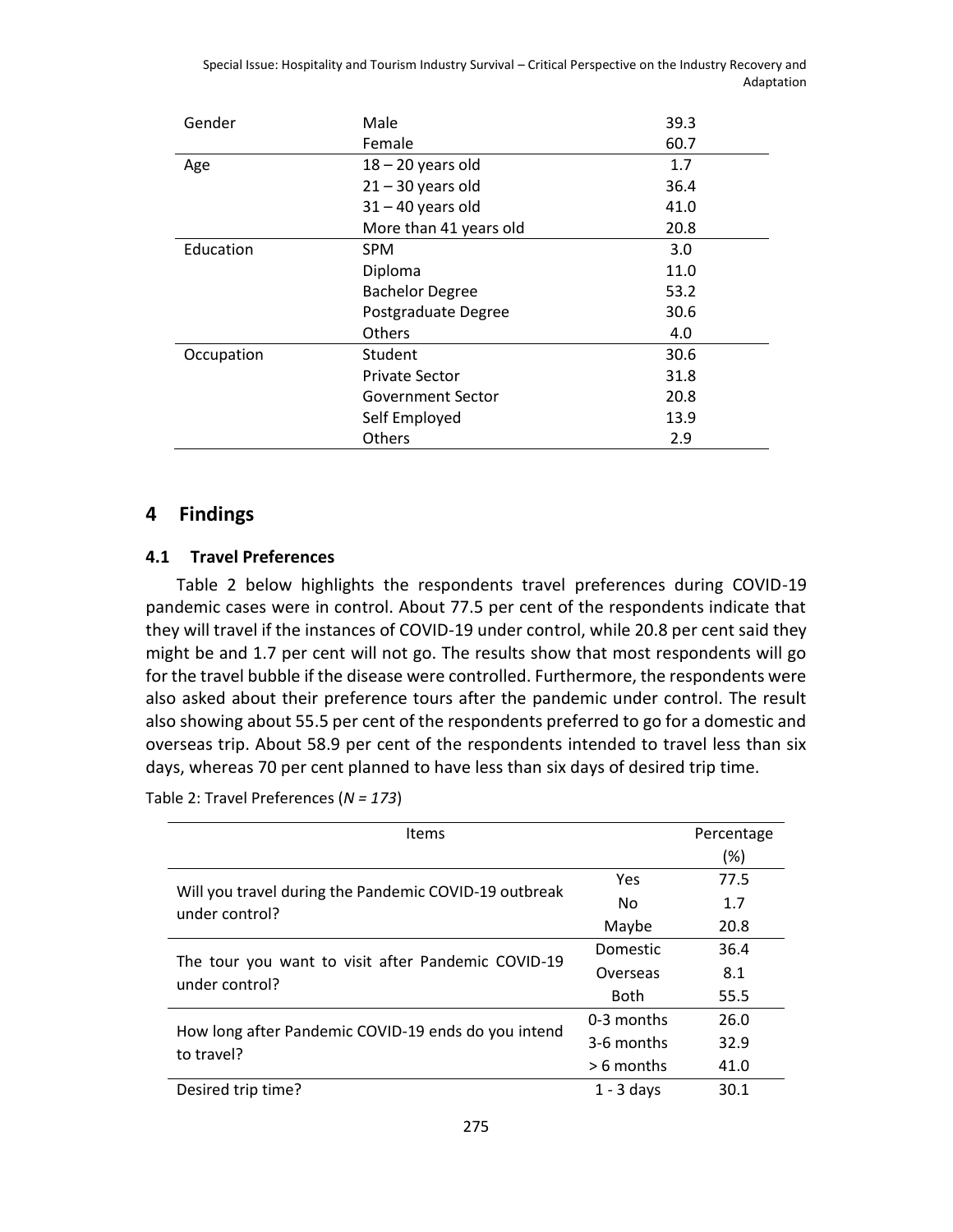Special Issue: Hospitality and Tourism Industry Survival – Critical Perspective on the Industry Recovery and Adaptation

| 4 - 6 days | 39.9 |
|------------|------|
| > 6 days   | 30.1 |

This study revealed the respondents travel preferences when the COVID-19 situation is under control, and fewer cases were reported. Despite the current situation, it can be seen that the respondents still have the intention to support the tourism and hospitality sectors. Therefore, looking at these findings, the government should carefully refine the travel bubble program, ensuring tourist safety while visiting a destination. Hence, the tourism and hospitality sectors should cooperate with the government when imposing the travel bubble program to benefit both industries.

Table 3 below shows the results of the respondents travel behaviour towards the travel bubble. Most of the respondents stated that they would visit fewer COVID-19 destinations ( $M = 3.95$ ), travel to a less affected country ( $M = 4.02$ ), choose travel depending on the health and safety of the destination (*M* = 4.45), will take extra hygiene precautions during travel bubble (*M* = 4.69), will avoid crowds (*M* = 4.60) and no longer attend crowded events (*M* = 3.83).

Table 3: Travel Behavior (*N = 173*)

| <b>Items</b>                                          | Mean | Std.      |
|-------------------------------------------------------|------|-----------|
|                                                       |      | Deviation |
| Visit fewer COVID-19 destination                      | 3.95 | 1.1120    |
| Travel to a less affected country                     | 4.02 | 1.0966    |
| Choose travel to depend on the health & safety of the | 4.45 | .8450     |
| destination                                           |      |           |
| Take extra hygiene precautions during TB              | 4.69 | .6414     |
| Avoid crowds                                          | 4.60 | .6615     |
| No longer attend crowded events                       | 3.83 | 1.044     |

The findings above indicate that the respondents will carefully choose a destination when participating in a travel bubble. COVID-19 pandemic influences the changes in tourist behaviour nowadays. Tourists take a serious approach to be more careful as this virus was known to be very dangerous and life-threatening (WHO, 2020). This behaviour will probably become a new norm among travellers to be more selective when choosing a destination (Wen, Kozak, Yang & Liu, 2020).

The respondents' travel anxiety was revealed in Table 4 below. The respondents informed that they felt uncomfortable with the travel bubble during the pandemic (*M* = 3.50). Meanwhile, the majority of the respondents indicate that they neither agree nor disagree about being panic when travel bubble during the pandemic  $(M = 3.38)$ , having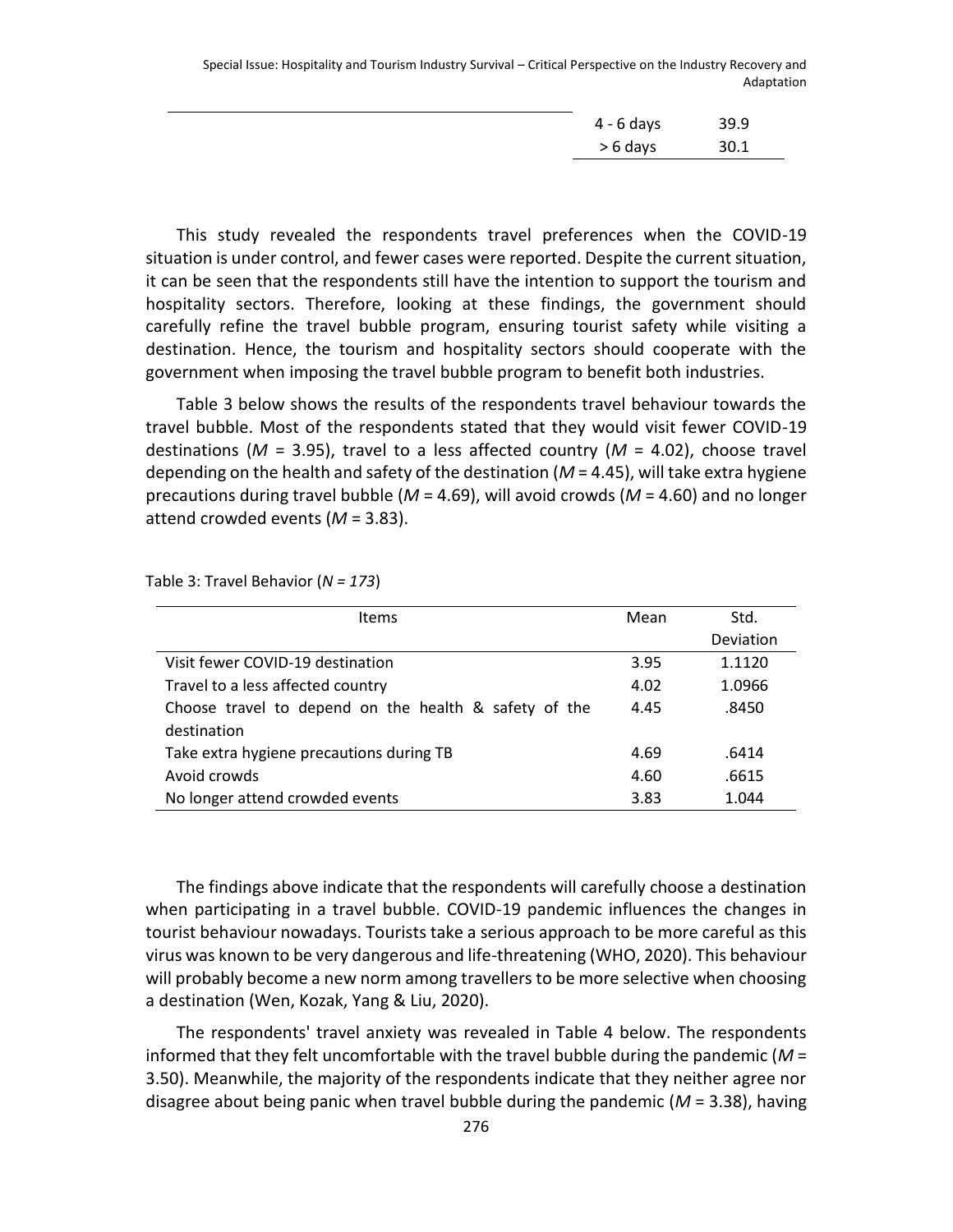irregular heartbeat when travel bubble during the pandemic (*M* = 3.16), fear of losing a life when travel bubble during the pandemic (*M* = 3.02) and feel nervous or anxious when watching news and stories about COVID-19 (*M* = 3.28).

Table 4: Travel Anxiety (*N = 173*)

| <b>Items</b>                                            |      | Std.      |
|---------------------------------------------------------|------|-----------|
|                                                         |      | Deviation |
| Uncomfortable for TB during the pandemic                | 3.50 | .9978     |
| Panic when TB during the pandemic                       | 3.38 | 1.0316    |
| Irregular heartbeat when TB during the pandemic         | 3.16 | .9689     |
| Fear losing a life when TB during the pandemic          | 3.02 | 1.1124    |
| Nervous or anxious when watching news and stories about | 3.28 | 1.0374    |
| COVID-19                                                |      |           |

From the results, it can be seen that most of the respondents do not feel at ease when they travelled during COVID-19 even though the government allow them to do so. The tourist felt that they might get infected during their trip. Thus, they would not enjoy and experience the tours as they wished. Besides that, the results also highlighted that the respondents still felt unsure about their psychological factors when they participate in a travel bubble during this pandemic situation. The COVID-19 pandemic is still new to all; hence the respondents still do not have a deep understanding of travelling, especially in the travel bubble during this situation.

Table 5 below highlights the respondents risk attitude towards the travel bubble. The majority of the respondents did not agree about not accepting travel bubble with family and friends (*M* = 2.95), local friends and relatives to travel bubbles destinations (*M* = 2.80), believing friends and relatives follow SOPs during the travel bubble (*M* = 2.91), accommodation and facilities used in travel bubble were sanitised properly according to SOPs (*M* = 2.84) and believe other tourists at travel bubble destinations follow the SOPs (*M* = 2.96). However, the respondents also indicated that they neither agreed nor disagreed about not gathering with friends and relatives after their travel bubble (*M* = 3.21).

| <b>Items</b>                                              | Mean | Std.      |
|-----------------------------------------------------------|------|-----------|
|                                                           |      | Deviation |
| I cannot accept TB with family & friends                  | 2.95 | .9872     |
| I cannot accept local friends and relatives to TB         | 2.80 | .9863     |
| destinations                                              |      |           |
| Will not gather with friends and relatives after their TB | 3.21 | 1.0773    |
| I cannot believe friends and relatives follow SOPs during | 2.91 | 1.0278    |
| ТB                                                        |      |           |

Table 5: Risk Attitude (*N = 173*)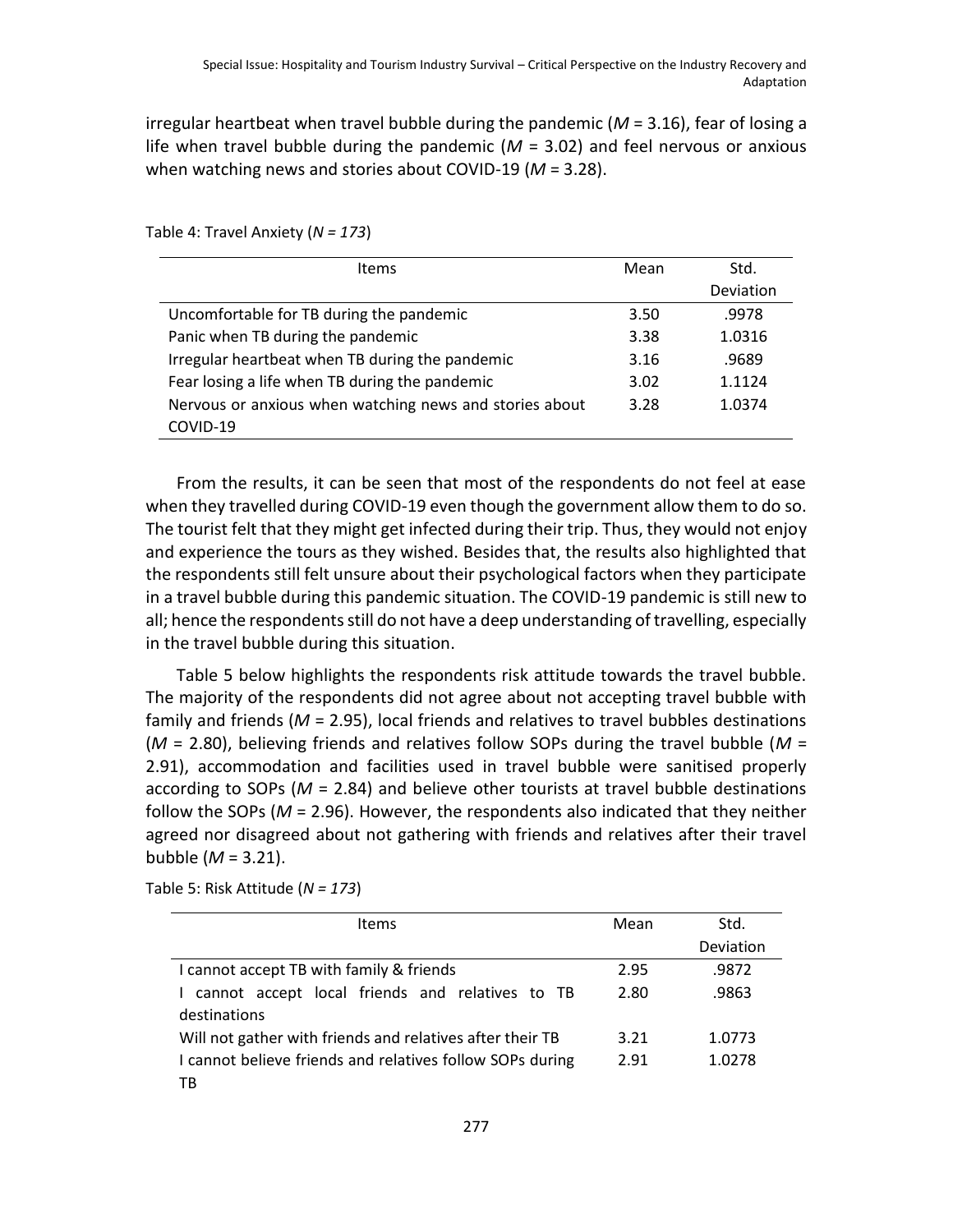| Cannot accept accommodation & facilities used in TB       | 2.84 | 1.0138 |
|-----------------------------------------------------------|------|--------|
| were sanitised properly according to SOPs                 |      |        |
| I cannot believe other tourists at TB destinations follow | 2.96 | 1.0831 |
| the SOPs                                                  |      |        |

The results above were indicating the respondents' risk attitude above participating in the travel bubble. The outbreak does not prohibit the respondents from mixing around with their friends and relatives. They believe that everyone is taking extra precautions by complying with the SOPs and regulations set by the government and the Ministry of Health. In addition, with the existence of the travel bubble, they also believe the operators who are managing the travel bubble package would fully comply with every procedure that has been set up. It includes stakeholders such as tourism and hospitality operators. Hence, it convinces everyone that the travel bubble is safe to participate.

The respondents' travel intentions also presented in Table 6 below. The majority of the respondents agreed to take travel bubble during a pandemic is safer (*M* = 3.09), became excited when seeing other people taking travel bubble (*M* = 3.20), travel to travel bubble destinations in the future (*M* = 3.90), prefer to travel bubble destinations compared with other forms of tourism (*M* = 3.69) and will recommend travel bubble destinations to relative or friends (*M* = 3.79).

| <b>Items</b>                                             | Mean | Std.      |
|----------------------------------------------------------|------|-----------|
|                                                          |      | Deviation |
| Taking TB during a pandemic is safer                     | 3.09 | .9898     |
| Seeing people TB, I became excited to do the same        | 3.20 | .9720     |
| I want to travel to TB destination in the future         | 3.90 | .7795     |
| I prefer to travel to TB destination compared with other | 3.69 | 2.4428    |
| forms of tourism                                         |      |           |
| Will recommend TB destinations to relative or friends    | 3.79 | .8300     |

Table 6: Travel Intention (*N = 173*)

The results above discussed the respondents have an intention to travel with the travel bubble. The respondents believe that using a travel bubble to travel during this pandemic outbreak is safer. It is because the government has made a risk assessment before introducing this initiative to the people. All SOPs and rules have been detailed to take care of the tourists, and all stakeholders will surely abide by each law. In addition to having the intention to participate in this travel bubble, respondents will also introduce this initiative to their friends and other family members. Promoting this travel bubble to others will restore the tourism and hospitality sector in our country.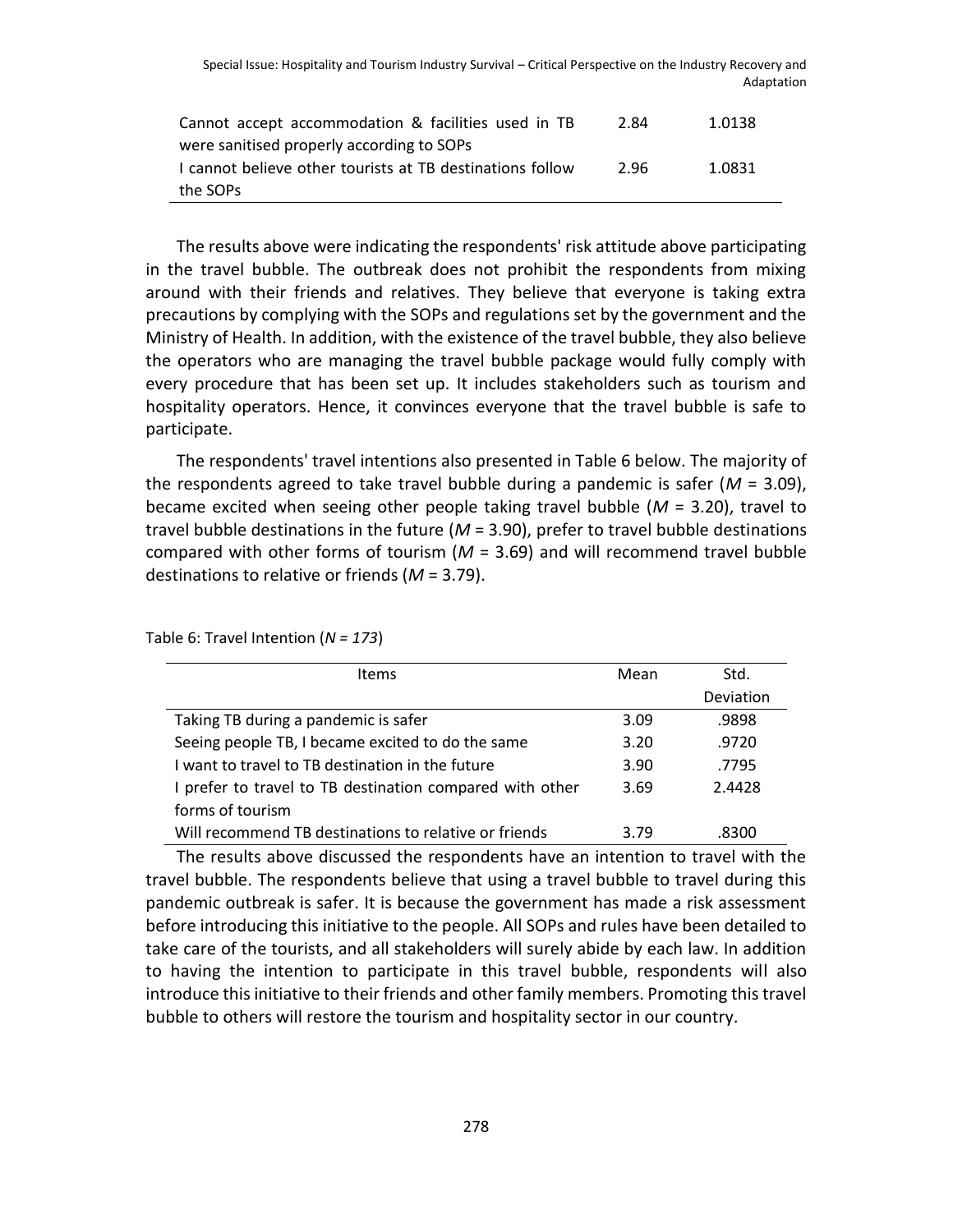The findings of this study were further analysed using One Way ANOVA tests. A statistical difference in travel anxiety between gender were identified (F = 7.964, p = .005). Table 7 below highlights the results of the test.

Table 7: Gender and Travel Anxiety (*N = 173*)

| Item                              | Gender | Mean (SD)   | F-Value | P-Value |
|-----------------------------------|--------|-------------|---------|---------|
| Will panic when travelling during | Male   | 3.11(.938)  | 7.964   | .005    |
| the COVID-19 pandemic.            | Gender | 3.56(1.055) |         |         |

The result shows significant differences between gender and travel anxiety: MMale = 3.11 vs MFemale = 3.56. These findings indicate that women would experience travel anxiety compared to men when travelling during COVID-19. Women tend to have panic disorder, and this would ruin their travelling experience. Even though the government promotes the Travel Bubble concept, the women tourists would feel insecure about participating. With that notion, having insecure feelings would result in bland experience bland and monetary waste. Hence, the government need to give assurance that the travel bubble is safe. Apart from that, all tourism and hospitality industry operators must work together to ensure that this target felt safe when travelling.

Meanwhile, the ANOVA test also revealed significant differences between gender in their travel intention (F = 4.750,  $p = .031$ ). Table 8 below indicates the results.

Table 8: Gender and Travel Intention (*N = 173*)

| Item                          | Gender | Mean (SD)   | F-Value | P-Value |
|-------------------------------|--------|-------------|---------|---------|
| Taking Travel Bubble during a | Male   | 3.29(0.898) | 4.750   | .031    |
| pandemic is safer.            | Female | 2.96(1.027) |         |         |

The findings show a significant difference between gender and travel intention: MMale  $=$  3.29 vs MFemale  $=$  2.96. The result shows that men think that taking a travel bubble during the pandemic is safer. These findings indicate a correlation with travel anxiety, where men were found not to have high travel anxiety compared to women. Women think it is unsafe to travel during the COVID-19 pandemic. It is also because women have a great concern about the current pandemic situation. Therefore, if this pandemic still hits the world, the government should develop a strategy for the travel bubble to ensure the tourism and hospitality sector sustains and continues to operate. With such effort, the tourist will feel secure and safe, especially when travelling within the country.

The analyses also further tested across the age groups and travel behaviour. Significant differences were found between age groups and travel behaviour (F = 2.674, p = .049). Table 9 highlights the result.

Table 9: Age Groups and Travel Behaviour (*N = 173*)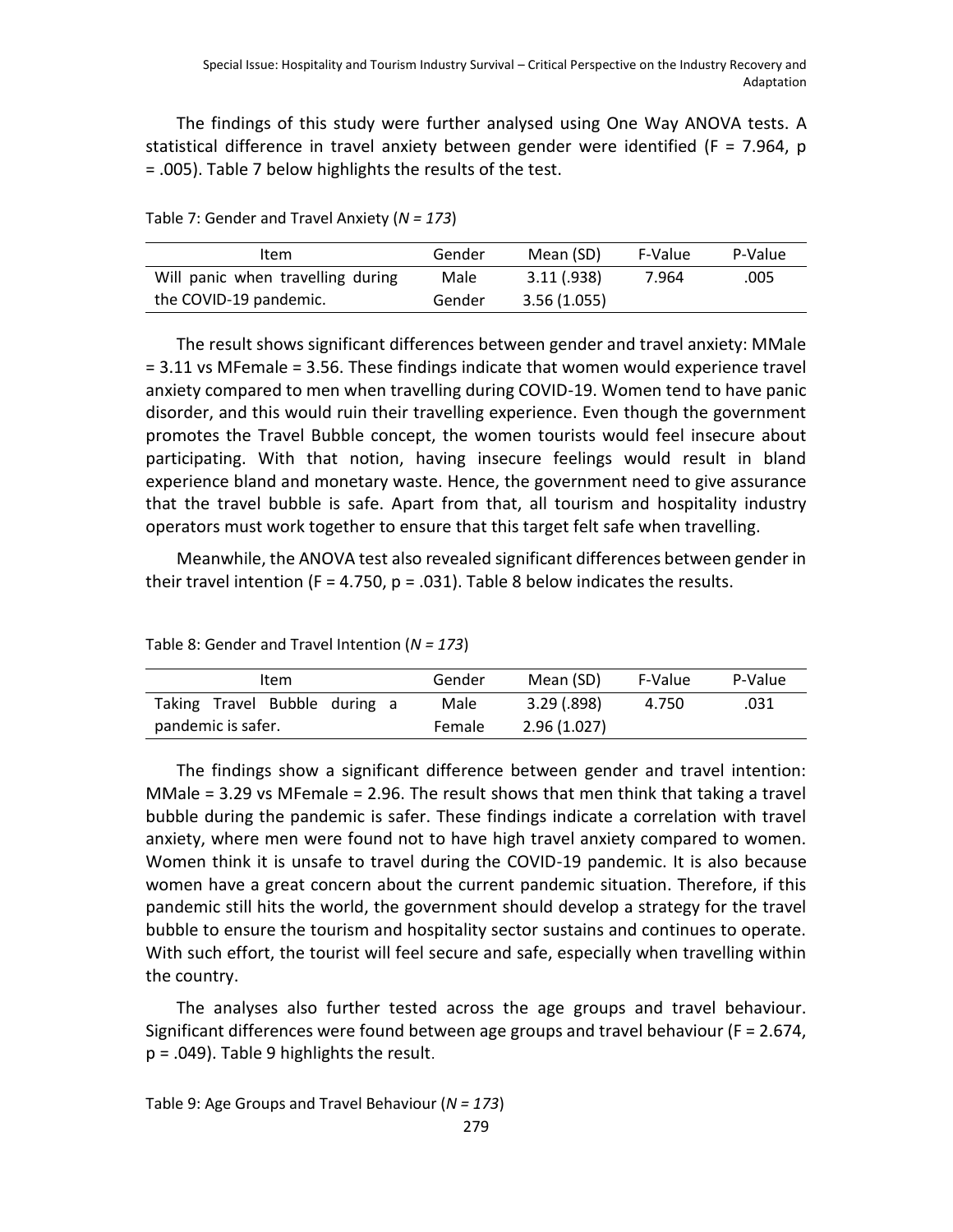Special Issue: Hospitality and Tourism Industry Survival – Critical Perspective on the Industry Recovery and Adaptation

|               | <b>Item</b> |          | Age                 | Mean (SD)   | F-Value | P-Value |
|---------------|-------------|----------|---------------------|-------------|---------|---------|
| Visit         | fewer       | COVID-19 | $18 - 20$ years old | 3.33(.577)  | 2.674   | .049    |
| destinations. |             |          | $21 - 30$ years old | 4.04        |         |         |
|               |             |          |                     | (1.141)     |         |         |
|               |             |          | $31 - 40$ years old | 3.73        |         |         |
|               |             |          |                     | (1.120)     |         |         |
|               |             |          | More than 41 years  | 4.30 (.980) |         |         |
|               |             |          | old                 |             |         |         |

The findings show a significant difference in travel behaviour across the age groups: *M18-20 years* = 3.33 vs *M21-30 years* = 4.04 vs *M*31-40 years = 3.73 vs *MMore than 41 years* = 4.30. From the results, 41 years and above respondents were more likely to visit fewer COVID-19 destinations. However, the other age groups would visit a destination that has minimal COVID-19 cases. It is because most of this age group take a precaution measure when travelling. Therefore, they will choose a destination that is fewer cases to ensure they are safe during and after the travelling.

Furthermore, the results also indicate that although this age group will participate in the travel bubble, the family's safety is their priority when travelling. They do not want to become the spreader of the disease when returning from the trip. Thus, destinations that will become a tourist choice for the travel bubble should come out will a strategy to control the crowd. A standard operation procedure (SOPs) when travelling to a destination needs to be introduced. It will encourage the traveller to comply with the SOPs to ensure their safety and the other tourists.

Table 10 below show the findings of the respondents' risk attitude across age groups. The analyses show a significant difference between the age groups and risk attitude (*F* = 2.893, *p* = .037).

| <b>Item</b>                     | Age                 | Mean (SD)       | F-Value | P-Value |
|---------------------------------|---------------------|-----------------|---------|---------|
| cannot believe friends and      | $18 - 20$ years old | $3.00$ $(.000)$ | 2.893   | .037    |
| relatives follow SOP during TB. | $21 - 30$ years old | 2.63            |         |         |
|                                 |                     | (1.082)         |         |         |
|                                 | $31 - 40$ years old | 3.00            |         |         |
|                                 |                     | (1.055)         |         |         |
|                                 | More than 41 years  | $3.22$ (.796)   |         |         |
|                                 | old                 |                 |         |         |

Table 10: Age Groups and Risk Attitude (*N = 173*)

As depicted in the table above, there is a significant difference in the risk attitude across the age groups: *M18-20 years* = 3.00 vs *M21-30 years* = 2.63 vs *M*31-40 years = 3.00 vs *MMore than 41 years* = 3.22. The results show that the age group of 41 years old and above is curious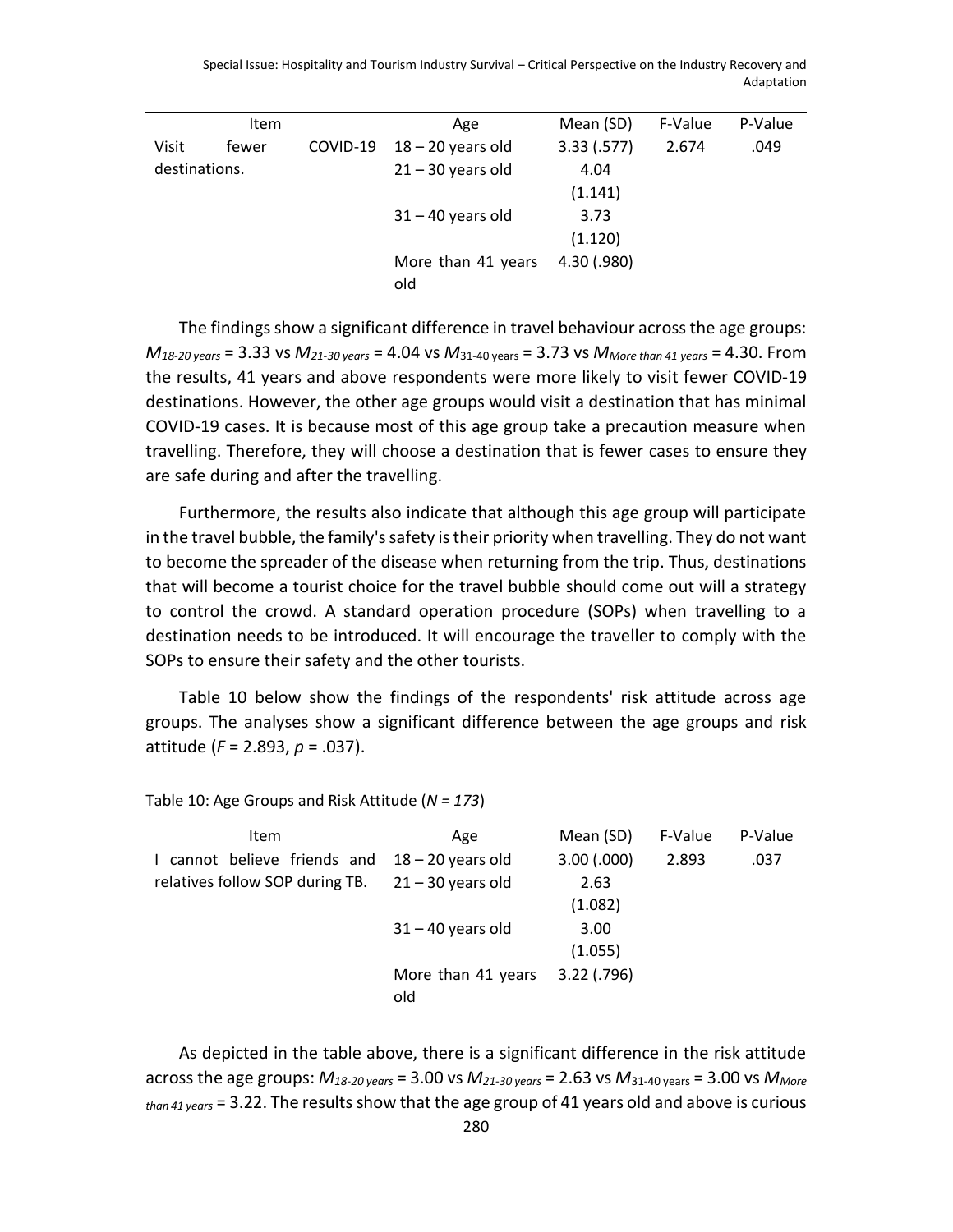if their friends and relatives follow standard operating procedures during travel bubbles. These findings were also found correlated with their travel behaviour where they intent to visit fewer cases destination when they go for travelling.

Furthermore, the results also revealed that other age groups were concerned if their friends and relatives were complying with SOPs when travelling. It can be seen through infection among friends and families who were returning from other places. Hence, it is the individual responsibility to maintain personal safety and comply with each SOPs to reduce the risk of infection to the community. Moreover, all tourism and hospitality operators should always remind their tourists and guests to always adhere to SOPs when travelling. On that point, complying with SOPs will reduce the rate of infection and revive the tourism and hospitality industry in a destination.

#### **5 Conclusion**

Empirical findings were explored through this study to predict the tourist travel behaviour, travel anxiety, risk attitudes and travel intention to travel bubble destinations during the COVID-19 pandemic. The findings of this study could be used as extended literature for the tourism and hospitality industries affected by the COVID-19 pandemic. There are seven significant findings were revealed from this study about the tourists: 1) will become more careful in choosing their travel bubble destinations, 2) will feel anxious when travelling to COVID-19 destinations even there are fewer cases, 3) will have a positive attitude about their friends and families who visited travel bubble destinations, 4) will recommend to their relatives and friends to visit travel bubble destinations, 5) women tend to have travel anxiety; 6) men have an intention to visit travel bubble destinations, 6) individual age 41 years old and above will visit fewer COVID-19 cases, and 7) concern if friends and families following standard operation procedures (SOPs). The COVID-19 pandemic significantly influences people psychology and physiology.

Besides that, the findings of this study also identified the possible ways that the government should consider when introducing a travel bubble to tourists. In revitalising the national economy, the government must carefully research this travel bubble initiative. Many aspects should be emphasised where the COVID-19 virus is threatening human lives for almost two years since 2019. The tourism and hospitality sector was hugely affected, and Malaysia has lost its earnings from this source. Therefore, introducing tourists to visit travel bubble destinations is a wise action. However, proper plans and standard operation procedures (SOPs) must be thoroughly reviewed. All stakeholders must play an important role to ensure this initiative can be implemented and run smoothly.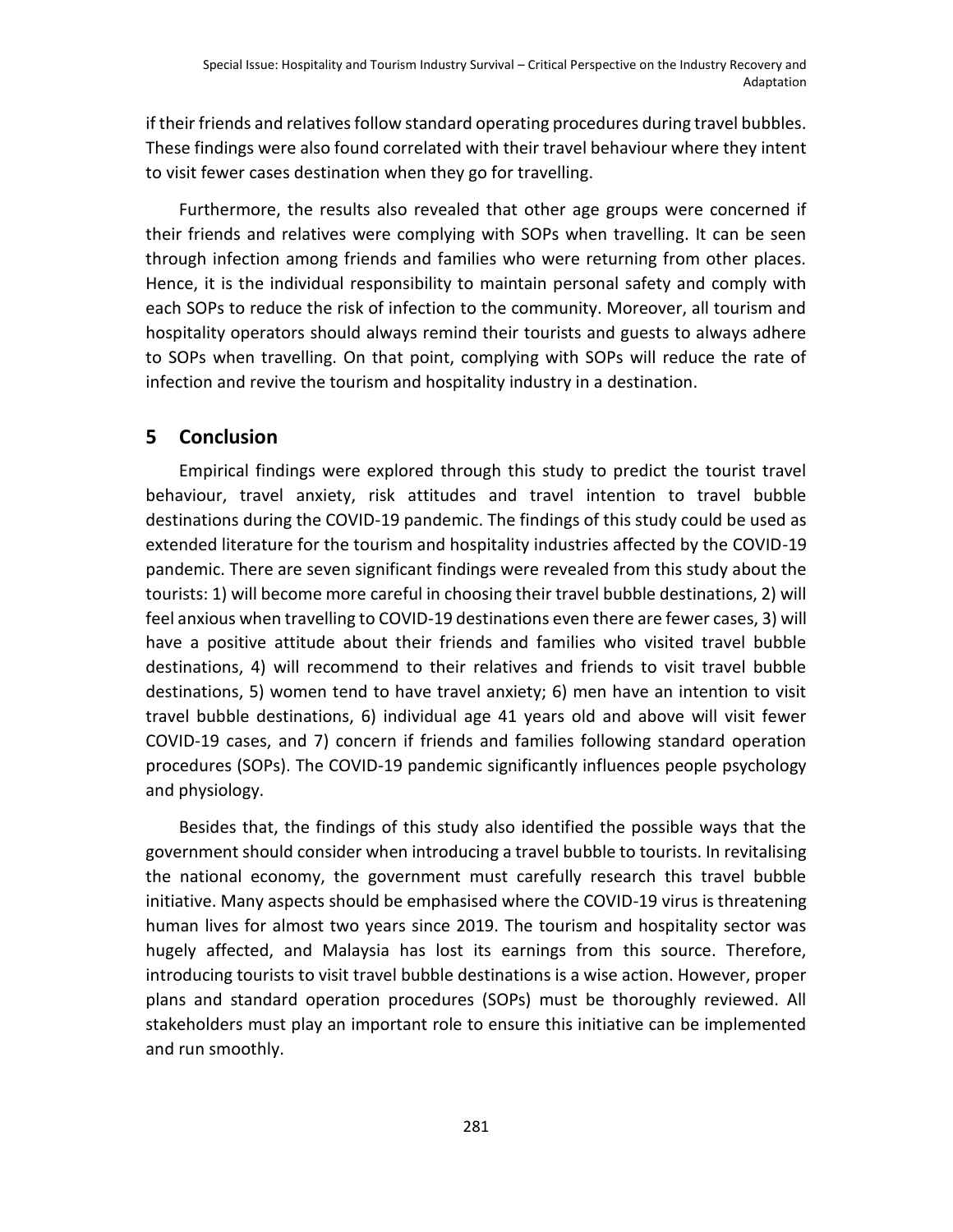## **6 Author's Biography**

**Juliana Langgat** is a Senior Lecturer of Hotel Management at Universiti Malaysia Sabah. She holds a PhD Degree in Management Studies from the University of Exeter, United Kingdom. She also an Associate Fellow of the Higher Education Academy (AHEA), United Kingdom. Dr Juliana also has listed as one of the Women Expert in Malaysia by 50-50 Malaysia. She has published numerous articles highlighting sustainability practices in the hospitality industry.

**Marry Tracy Pawan** is a Lecturer at the Faculty of Business, Economics and Accountancy in Universiti Malaysia Sabah. She holds a MSc. and BSc. in Business (Hotel Management) from Universiti Malaysia Sabah. Marry Tracy Pawan has a strong passion for researching the hospitality and tourism field, focusing on food and beverage, consumer behaviour, restaurant management, and the event industry.

**Noor Fzlinda Fabeil** is a senior lecturer of Entrepreneurship at the Faculty of Business, Economics and Accountancy, Universiti Malaysia Sabah (UMS). Presently, Dr. Noor is also a research fellow in Entrepreneurship Research and Development Center (ERDEC) and Small Island Research Center (SIRC) in Universiti Malaysia Sabah. Her research pursuits are focused on entrepreneurship and vulnerable groups including women, youth, indigenous, micro-entrepreneurs and rural entrepreneurs.

**Khairul Hanim Pazim** is a Senior Lecturer of Human Resource Economics Programme at the Faculty of Business, Economics and Accountancy, Universiti Malaysia Sabah. She holds a PhD Degree in Gerontology from the University of Southampton, United Kingdom. Her research interests include labour economics and ageing studies.

# **7 References**

- Ahorsu, D.K.K.; Lin, C.Y.Y.; Imani, V.V.; Saffari, M.M.; Griffiths, M.D.D.; Pakpour, A.H. The fear of COVID-19 scale: Development and initial validation*. Int. J. Ment. Heal. Addict*. 2020, 27, 19.
- Banerjee, D. The COVID-19 outbreak: Crucial role the psychiatrists can play. *Asian J. Psychiatry 2020*, 50, 102014.
- Dowling, G. R., & Staelin, R. (1994). A model of perceived risk and intended risk-handling activity. *Journal of Consumer Research*, *21*(1), 119-134.
- George, R. (2003). Tourist's perceptions of safety and security while visiting Cape. *Tourism Management*, 24(5), 575-585.
- Gudykunst,W.B.B.; Hammer, M.R. Strangers and hosts: An uncertainty reduction based theory of intercultural adaptation. Cross-Cultural Adapt. Curr. Approaches 1988, 11, 1061–1139.
- Gnoth, J.J.; Zins, A.H.H.; Lengmueller, R.R.; Boshoff, C. Emotions, mood, flow and motivations to travel. *J. Travel Tour. Mark*. 2000, 9, 233–234.
- Han, H., & Kim, W. (2009). Outcomes of relational benefits: restaurant customers' perspective. *Journal of Travel & Tourism Marketing*, 26(8), 820-835.
- Hillson, D., & Murray-Webster, R. (2017). *Understanding and managing risk attitude*. Routledge.